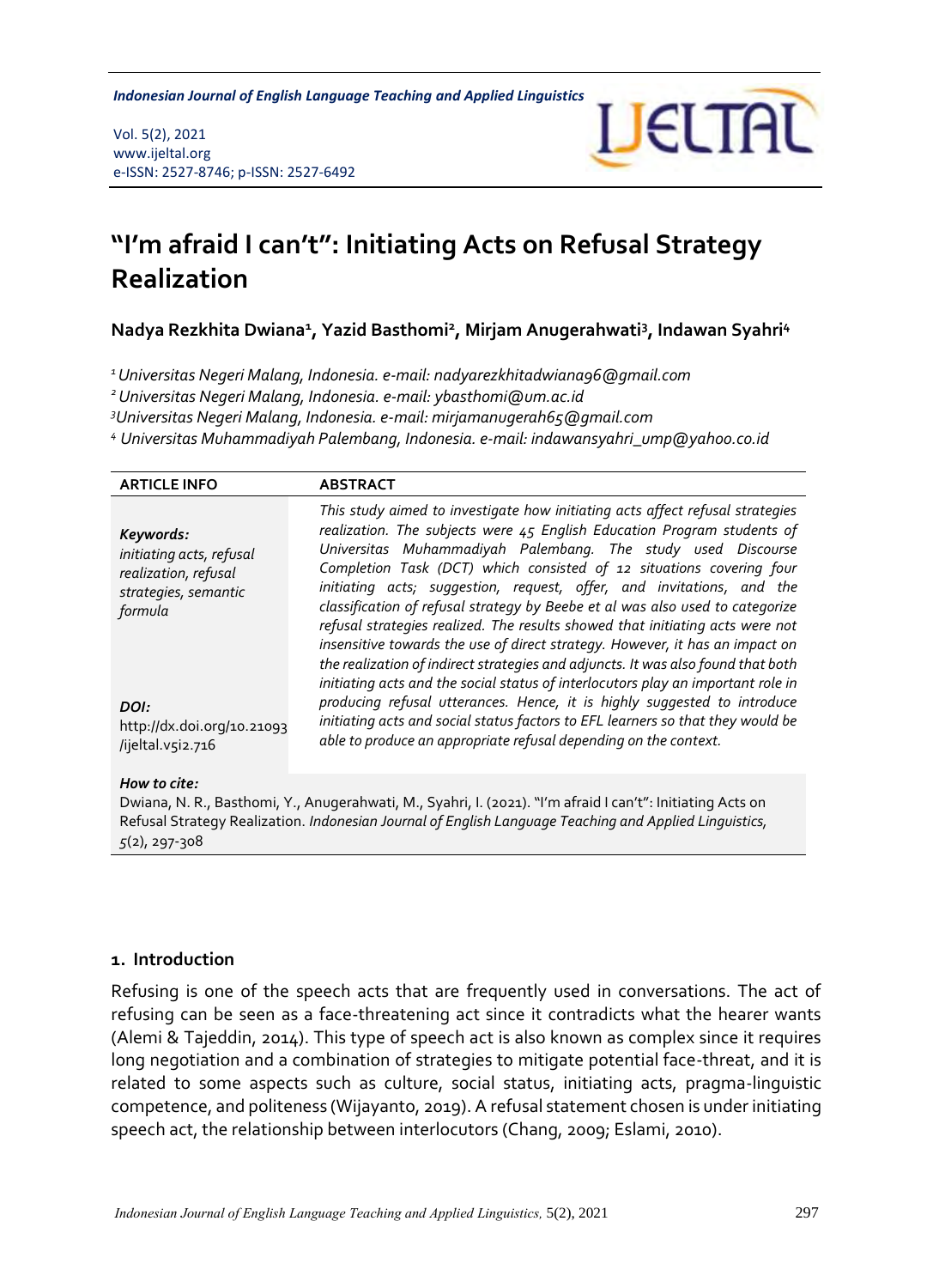#### *Nadya Rezkhita Dwiana, Yazid Basthomi, Mirjam Anugerahwati, Indawan Syahri*

Regarding the relationship between interlocutors, Iranian EFL learners' refusal strategies differed. They tended to express *pause filler* in refusing higher status and *non-performative* in refusing equal and lower status (Hariri & Moini, 2020). In the Indonesian EFL context, it was found that the preferred strategy was influenced by the social status of the interlocutors. Indonesian EFL learners tended to utilize *giving alternative* to equal status and to express a *positive opinion* in refusing higher status (Wijayanti, 2016). In relation to the classification of refusal strategy (Beebe et al., 1990), those strategies mentioned are classified as indirect strategies. Another previous study also found a similar thing that Indonesian EFL learners consistently utilized indirect strategy to refuse either lower or higher status (Chojimah, 2015).

Besides the social status of interlocutors, an initiating act is one of the aspects that may influence the chosen refusal strategy. The sequent of refusal strategies and forms may vary depending on the initiating acts (Eslami, 2010). There are usually four types of speech acts that can be used as the initiating acts; suggestion, request, offer, and invitation. It was found that the initiating act was one of the factors for Turkish learners of English in deciding to refuse or not, and it also influenced the variation of refusal strategies realization (Satiç & Çiftçi, 2018). It means that different initiating acts may receive different strategies. For instance, initiating an act of request mostly received excuse, reason, explanation, and statement of regret. On the other hand, a statement of positive opinion was mostly expressed to refuse an invitation. Gratitude and pause fillers were mainly used to refuse an offer. As for initiating the act of suggestion, direct strategy and letting interlocutor off the hook was used (Allami & Naeimi, 2011). It was also found that Iranian EFL learners tended to express regret and excuse to refuse invitations, gratitude, and excuses to refuse offers, explanations followed by regrets to reject the request (Sahragard & Javanmardi, 2011). Another previous study also investigated this matter, it was found that initiating acts did not influence indirect strategy, and it was revealed that initiating acts gave significant influence in indirect strategy and adjuncts to refusal realized by native speakers and EFL learners (Chen & Yang, 2007).

From the previous studies, refusal strategies can be varied based on the initiating acts. However, none of the studies regarding the initiating acts involved Indonesian EFL learners. Thus, the recent study wanted to analyze how the initiating acts (suggestion, request, offer, and invitation) affected the refusal strategies realized by Indonesian EFL learners.

## **2. Literature Review**

# **2.1 Speech Act Theory**

A speech act can be defined as meaningful sounds, which is not only performing a speaking act, but also performing a variety of acts such as refusing, requesting, etc. There are three main parts of speech acts; *locution, illocution,* and *perlocution*. A locution is an act of saying something, illocution is the acts performed in saying something, and perlocution is the acts performed by saying something. For instance, someone says,*"It's hot in here!"*, this utterance is called a locution. By saying the utterance, the speaker might think about *"I want some fresh air!",* which is illocution. Then, the perlocution effect might be someone opening the window.

Speech act also has been classified based on the function by Searle (in Astia, 2020). They are declaration (the act of producing words to alter the world), assertive (the act of stating words of what the speakers believe), commissives (the act used by the speaker to commit future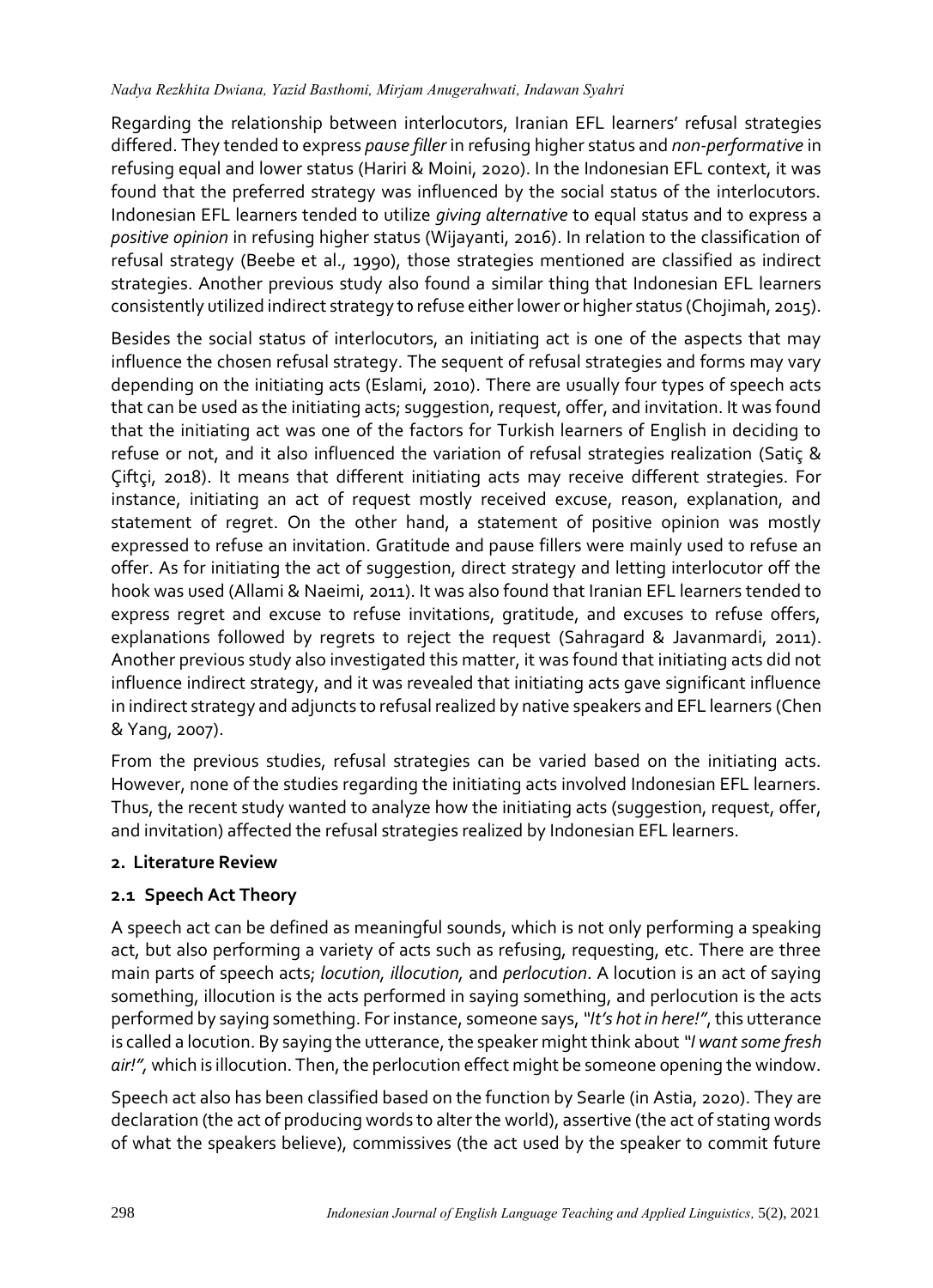action), directives (the acts of asking the hearer to do something), and expressive (the act of showing a feeling of the speakers) (Astia, 2020).

#### **2.2 Act of Refusing**

Refusal is one of the speech acts that are frequently used in conversations. Refusal belongs to the category of 'commissives' in which speakers commit themselves to some future actions by producing the speech act (Ilmiani et al., 2016). It is also described as a 'sticking point' in cross-cultural conversations for non-native speakers. Refusal is seen as complex from the view of sociolinguistic as it involves a long negotiation and the risk of offending the hearer. Its content and form also may vary depending on the initiating acts as well as the status of the interlocutors (Beebe et al., 1990). The speaker might negotiate by doing "frequent attempts at directness or indirectness and various degrees of politeness that are appropriate to the situation" (Eslami, 2010).

Alike any other speech act, the classification of refusal strategy has been proposed. There are three main strategies; direct, indirect strategy, and adjuncts to refusal. Each strategy has many sub-strategies as listed (Beebe et al., 1990) below:

|                | <b>Strategies</b>                               | <b>Examples</b>                                        |
|----------------|-------------------------------------------------|--------------------------------------------------------|
| <b>Direct</b>  |                                                 |                                                        |
| a.             | Performative                                    | I refuse                                               |
| b.             | Nonperformative statement                       | I can't; I won't; I don't think so.                    |
| Indirect       |                                                 |                                                        |
| a.             | Statement of regret                             | I'm sorry; I feel terrible                             |
| b.             | Wish                                            | I wish I could help you                                |
| $\mathsf{C}$ . | Excuse, reason, explanation                     | My children will be home that night                    |
| d.             | Statement of alternative                        | I'd rather; I'd prefer                                 |
| e.             | Set condition for future or past acceptance     | If you had asked me earlier, I would have              |
| f.             | Promise of future acceptance                    | I'll do it next time                                   |
| g.             | Statement of principle                          | I never do business with friends                       |
| h.             | Statement of philosophy                         | One can't be too careful                               |
| i.             | Attempt to dissuade interlocutor                |                                                        |
|                | Threat<br>i.                                    | I won't be any fun tonight                             |
|                | Guilt trip<br>ii.                               | I can't make a living off people who just offer coffee |
|                | Criticize request<br>iii.                       |                                                        |
|                | Request for help<br>iv.                         |                                                        |
|                | Let interlocutor off the hook<br>$V_{\rm{eff}}$ | Don't worry about it; That's okay                      |
|                | Self-defense<br>vi.                             | I'm trying my best                                     |
| j.             | Acceptance that functions as a refusal          |                                                        |
|                | Indefinite reply<br>i.                          |                                                        |
|                | Lack of enthusiasm<br>ii.                       |                                                        |
| $\mathsf{k}$ . | Avoidance                                       |                                                        |
|                | i. Nonverbal                                    |                                                        |
|                | ii. Verbal (Topic switch, Joke, Repetition      |                                                        |
|                | of part of a request, Postponement,             |                                                        |
|                | Hedging)                                        |                                                        |
|                | <b>Adjuncts to Refusals</b>                     |                                                        |
| a.             | Statement of positive opinion                   | That's a good idea; I'd love to                        |
| b.             | Statement of empathy                            | I realize you are in a difficult situation             |
| c.             | Pause fillers                                   | Uhh; well; oh; uhm                                     |
| d.             | Gratitude                                       |                                                        |

Table: 1 Refusal Strategy Realization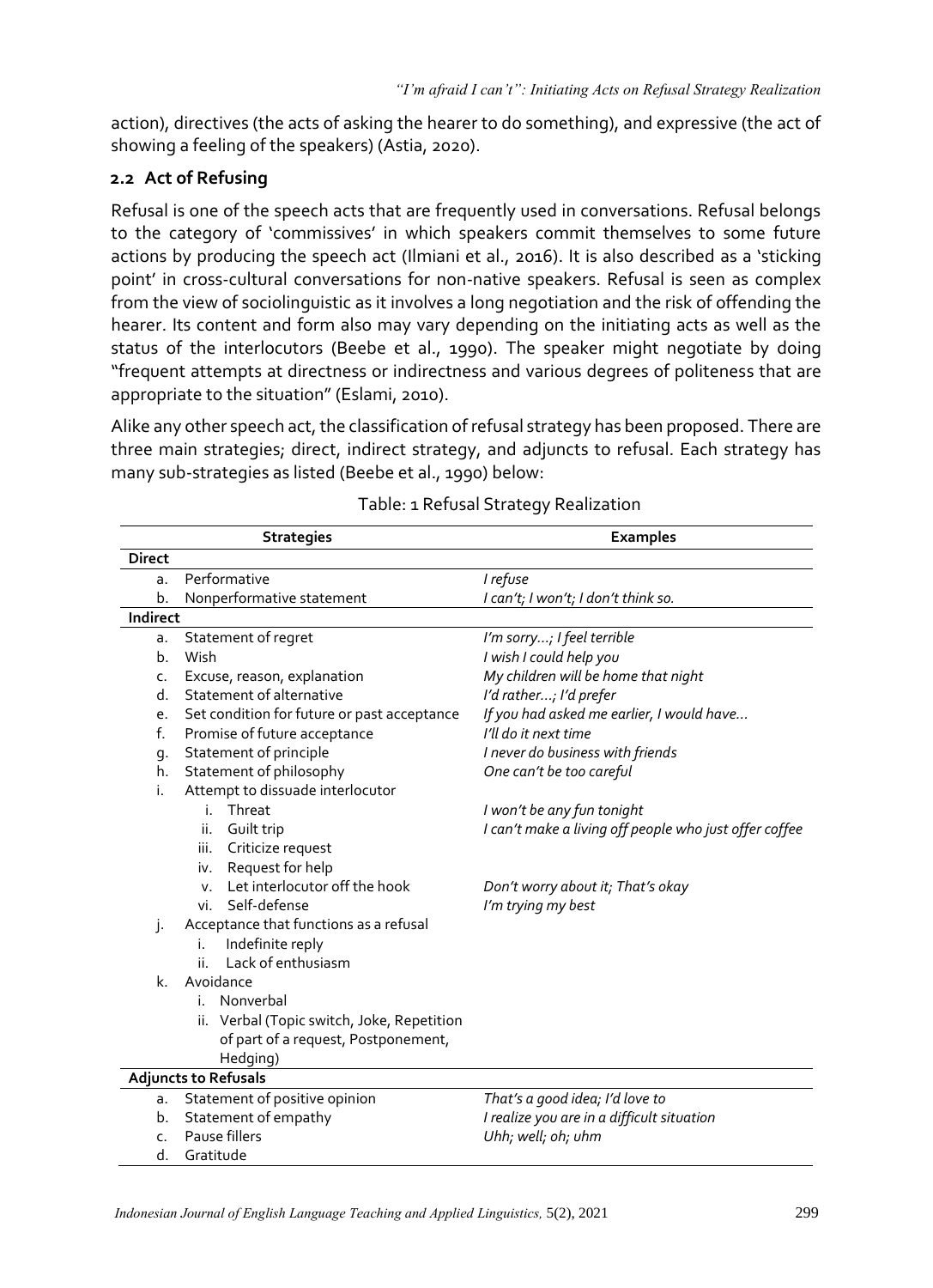## **3. Research Methodology**

The recent study attempted to investigate the refusal strategies realized by Indonesian EFL learners and how it was influenced by initiating acts. The total population of the study was 143 English Education Program students of Universitas Muhammadiyah Palembang. Then, 45 students were selected to be the subjects of the study. They were chosen based on whether they had passed all basic English skill classes. The classes were listening, speaking, reading, writing, vocabulary, and grammar classes which they took on the first four semesters of their study. It was assumed that they had good English proficiency.

#### **3.1 Instruments**

Discourse Completion Task (DCT) was used in collecting the data. There were 12 situations. The DCT covered four types of initiating acts; suggesting, requesting, inviting, and offering. The situations given were also related to the learners' background, so the social variables such as familiarity and dominance were controlled to avoid some unwanted interferences. Open-ended DCTs were selected since the researcher wanted the learners to accumulate experience within a given setting and react as they would, rather than choosing what they would react from some choices as in closed-ended DCTs. Hence, the learners were required to write their responses in the blank space given.

| No             | <b>Situations</b>                                                  | <b>Initiating Act</b> |
|----------------|--------------------------------------------------------------------|-----------------------|
| $\mathbf{1}$   | Refuse an advisor's suggestion about taking a particular course    | Suggestion            |
| $\overline{2}$ | Refuse a student's suggestion about course excise                  | Suggestion            |
| 3              | Refuse a classmate's suggestion about going together to campus     | Suggestion            |
| 4              | Refuse a classmate's request to borrow notes                       | Request               |
| 5              | Refuse a new teacher's request to borrow a dictionary              | Request               |
| 6              | Refuse a student's request to have a private course                | Request               |
|                | Refuse an advisor's offer about the elective course                | Offer                 |
| 8              | Refuse a friend's offer of a piece of cake                         | Offer                 |
| 9              | Refuse a student's compensation offer                              | Offer                 |
| 10             | Refuse an invitation from a representative from another university | Invitation            |
| 11             | Refuse a classmate's invitation to go to a picnic                  | Invitation            |
| 12             | Refuse a professor's invitation to have a dinner together          | Invitation            |

## **3.2 Data Analysis Procedures**

After getting the learners' responses, it was categorized by using refusal strategy classification by Beebe et al. (Beebe et al., 1990), which could be seen in **Table 1**. To avoid some biases, the researcher had invited two inter raters to break down the learners' refusal statements and classify them. Then, the researcher did an in-depth analysis to find out whether initiating acts could affect refusal strategies realization.

## **4. Findings**

In responding to the situations given, the learners used varied strategies from direct strategy to adjuncts. As seen in Figure 1 below, the learners mostly utilized indirect strategy in refusing the four initiating acts.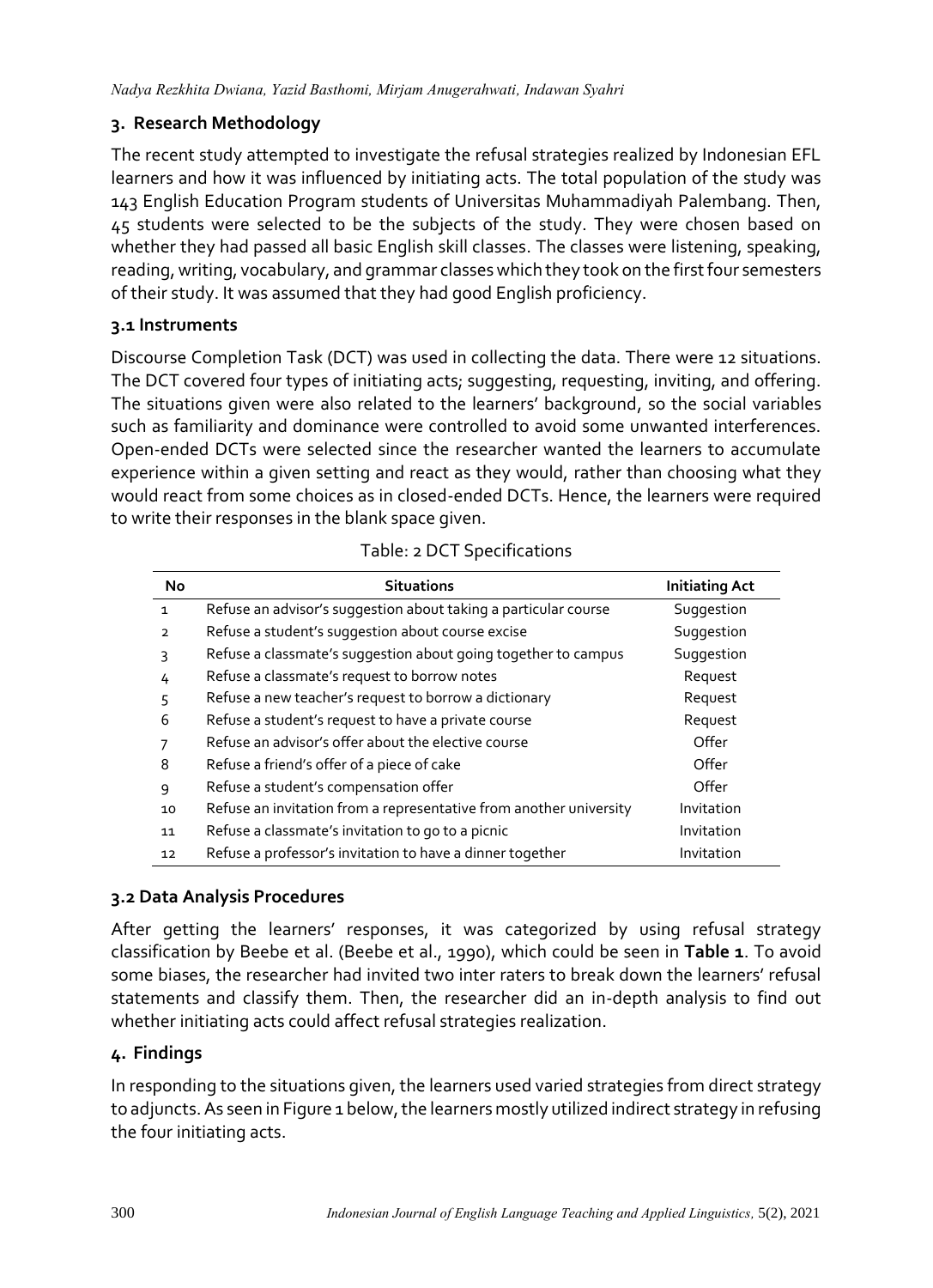



Figure: 1 Refusal Strategies Distribution

From the distribution, the speech act of request was refused mostly by using an indirect strategy with 259 utterances, followed by invitation, suggestion, and offer. It was also found that the learners utilized a more direct strategy in refusing offers with 68 utterances followed by requests, invitations, and suggestions. Besides direct and indirect strategies, the learners were also found to add some adjuncts to their refusal. They mostly added adjuncts to refuse offers with 72 utterances, followed by invitations, suggestions, and requests.

## **4.1. Initiating Acts on Direct Strategy**

Based on the refusal strategy classification, there are two sub-strategies classified as direct; *performative* and *nonperformative*. As seen in **Table 3**, the learners were found to utilize more *nonperformative* than the other sub-strategy. *Performative* was applied in refusing an invitation, while *nonperformative* was utilized in responding to all initiating acts. It was found that the learners mostly utilized it to refuse offers with the mean of 22.67, followed by suggestions, requests, and invitations. Based on the frequency, it seems that the learners were slightly more direct in refusing offers comparing to other initiating acts.

| <b>Strategies</b> | Suggestion | Request | Offer | Invitation |
|-------------------|------------|---------|-------|------------|
| Performative      |            |         |       | -33        |
| Nonperformative   | 21.67      | 21      | 22.67 | 18.67      |

| Table: 3 Initiating Acts on Direct Strategy |  |  |
|---------------------------------------------|--|--|
|                                             |  |  |

## **4.2. Initiating Acts on Indirect Strategy**

The indirect strategy was utilized in all situations given. Based on the refusal strategy classification, the learners almost used all the sub-strategies but *statements of philosophy, nonverbal avoidance,* and *lack of enthusiasm*. As seen in Table 4, the most preferred strategy was *excuse, reason, explanation* followed by the *statement of regret*.

In relation to the initiating act, suggestions as the initiating acts was refused mostly by *excuse, reason, explanation* followed by *statement of regret* and *statement of alternative.* There are sub-strategies that could not be found in the responses towards suggestions; *let interlocutor off the hook, indefinite reply,* and *topic switch*. It is also similar to the responses towards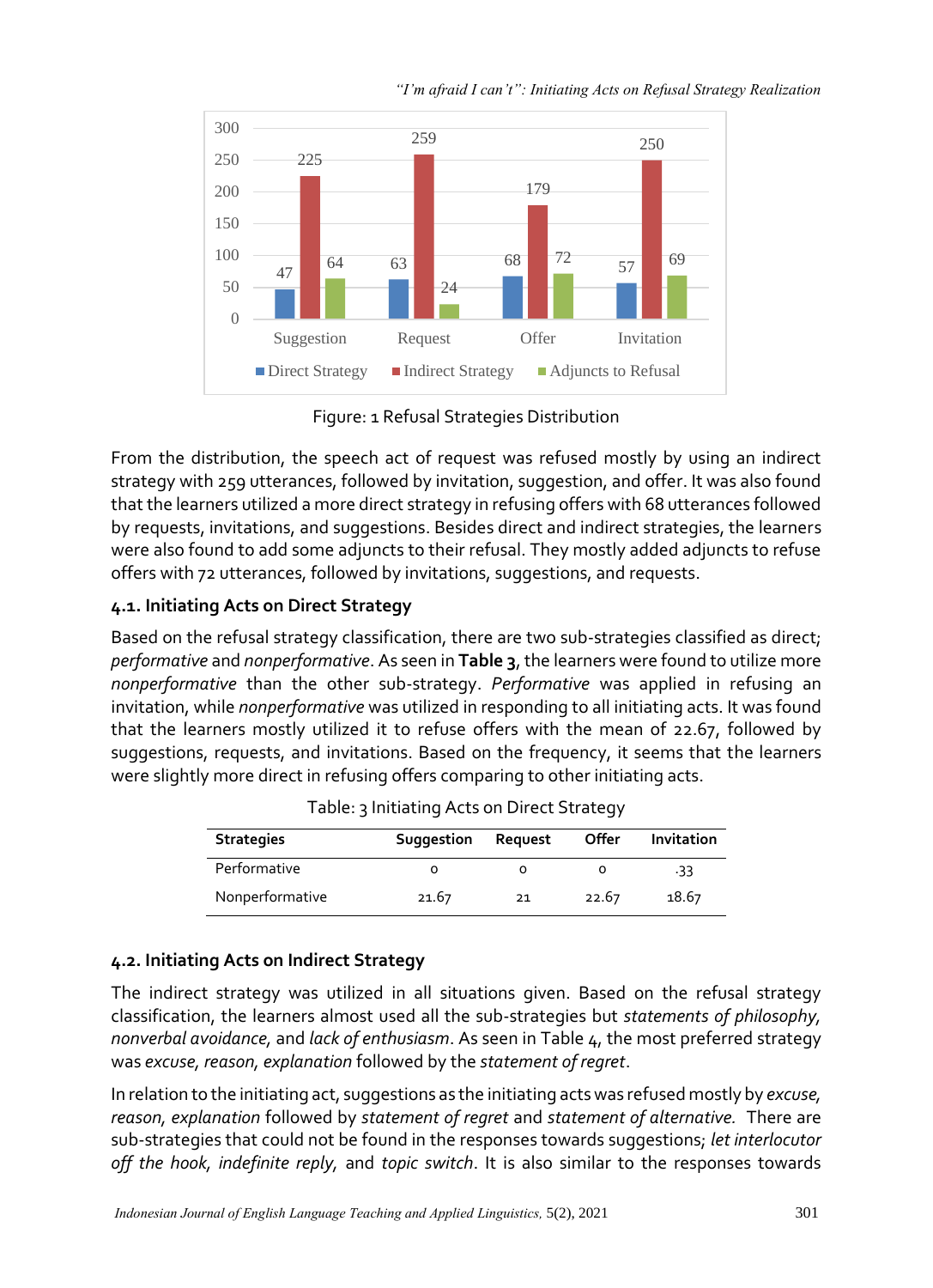requests. The learners mostly gave excuses, statements of regret, and statements of alternative. However, it was also found that the learners did not realize *set condition for future and past acceptance, statement of principle, threat and negative consequences, self-defense, indefinite reply,* and *repetition*

As for the speech act of offering as the initiating act, the learners were found to refuse it by using *excuse, reason, explanation, statement of regret* and *let interlocutor off the hook*. Interestingly, even though *let interlocutor off the hook* became one of the most preferred strategies, it was applied only on Situation 9, in which the learners were required to refuse a student's offer. Some sub-strategies were not found in the refusals towards offers; *statement of principle, the threat of negative consequences, criticize request, self-defense, indefinite reply,* and *repetition*. For invitations, the two most preferred strategies were still *excusing, reason, explanation,* and *statement of regret*. The learners were also found to utilize the *promise of future acceptance* with a mean of 5.

| <b>Strategies</b>                                | Suggestion   | Request      | Offer   | Invitation |
|--------------------------------------------------|--------------|--------------|---------|------------|
| Statement of regret                              | 21.67        | 36.67        | 14.67   | 32.33      |
| Wish                                             | 1.67         | 2.33         | .67     | 3.33       |
| Excuse, reason, explanation                      | 22           | 36.67        | 20      | 39.67      |
| Statement of alternative                         | 11           | 8.33         | 6.33    | $-33$      |
| Set condition of future or past acceptance       | .67          | $\circ$      | .67     | $\circ$    |
| Promise of future acceptance                     | 9.33         | 1.67         | 3.67    | 5          |
| Statement of principle                           | .67          | O            | 0       | o          |
| Threat of negative consequences                  | 1.67         | $\circ$      | $\circ$ | $\circ$    |
| Criticise request                                | $-33$        | $\mathbf{1}$ | $\circ$ | O          |
| Request for help, empathy by holding the request | 3            | $-33$        | 1.33    | 1.67       |
| Let interlocutor off the hook                    | $\circ$      | 1            | 11.33   | O          |
| Self defence                                     | $\mathbf{1}$ | O            | $\circ$ | $\circ$    |
| Indefinite reply                                 | 0            | O            | O       | $-33$      |
| Topic switch                                     | o            | $\circ$      | $-33$   | $-33$      |
| Repetition                                       | $-33$        | $\circ$      | O       | $-33$      |
| Postponement                                     | 1.67         | $-33$        | .67     | о          |

Table: 4 Initiating Acts on Indirect Strategy

As seen in Table 4, requests and invitations were refused by using lesser strategies comparing to the other two initiating acts. Among 16 sub-indirect strategies, there were only 9 subindirect strategies realized by the learners in refusing requests and invitations. Meanwhile, the learners realized 13 sub-strategies in refusing suggestions and 10 sub-strategies in refusing offers.

## **4.2. Initiating Acts on Adjuncts to Refusal**

Based on the classification of refusal strategies, all four adjuncts appeared in the learners' refusals. As shown in Table 5¸ the learners mostly added *statement of positive opinion*  (mean=10) and *gratitude* (mean=8.67) in refusing suggestions. It is similar to offers and invitations. The learners were found to add *gratitude* (mean=12.67) in refusing offers and followed by *statement of positive opinion* (mean=5.67). As for invitations, the mean of *gratitude* and *statement of positive opinion* were 15 and 6.33 respectively.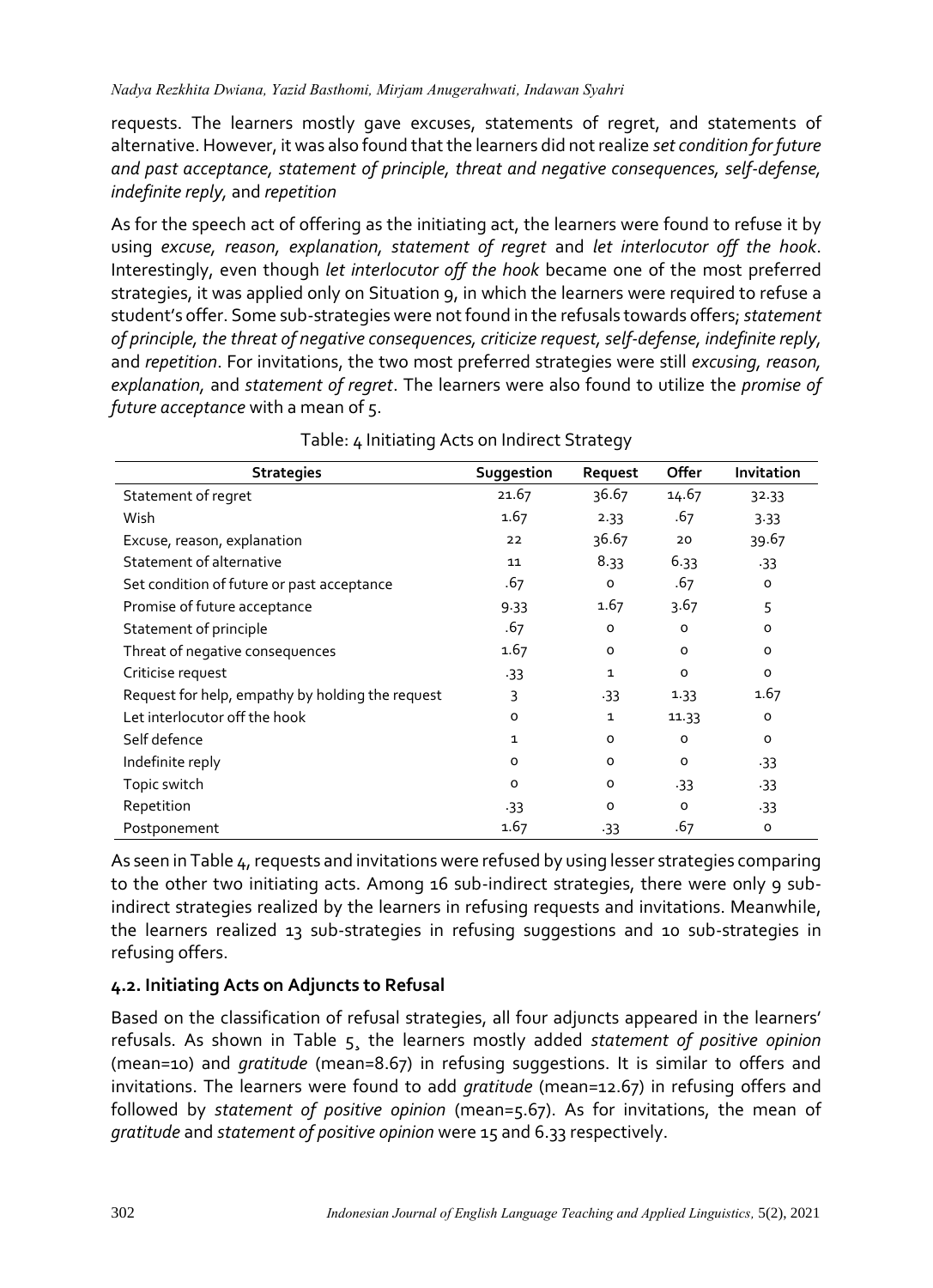| Adjuncts                      | Suggestion | Request | Offer | Invitation |
|-------------------------------|------------|---------|-------|------------|
| Statement of positive opinion | 10         | 4.67    | 5.67  | 6.33       |
| Statement of empathy          | $-33$      | O       | 1.67  | 0          |
| Pause filler                  | 2.33       | 1.67    | 4     | 1.67       |
| Gratitude/appreciation        | 8.67       | 1.67    | 12.67 | 15         |

| Table: 5 Initiating Acts on Adjuncts to Refusal |  |  |
|-------------------------------------------------|--|--|
|-------------------------------------------------|--|--|

Unlike the other three initiating acts, the learners barely added adjuncts in their refusals towards requests; they mostly used *statements of positive opinion* with the mean of 4.67. As for the other two adjuncts, the learners were found to also utilize *pause filler* in refusing all initiating acts. However, they barely added a *statement of empathy* as it only appeared in the responses towards suggestion and offer.

# **5. Discussion**

In refusing to the situations, a direct strategy was utilized by the learners. One of the substrategies was utilized in all situations; it was *nonperformative*, the other sub-strategy, which was performative was barely expressed. Acts of refusing can be very complex, and facethreatening and *nonperformative* can be the safest strategy to refuse without hurting the hearer's feelings (Asmali, 2013). The learners mostly utilized direct strategy in refusing offers. It is in line with the previous study, which also found that EFL learners utilized more direct strategy in their refusals to suggestions and offers (Chen & Yang, 2007). On the other hand, invitations as the initiating acts had the lowest mean indirect strategy. It is in line with Chen & Yang, (2007).

The indirect strategy also has become one of the most preferred strategies. Comparing to other strategies, an indirect strategy was utilized in almost all situations because they were trying to avoid having a conflict with the hearer (Basthomi, 2014). Indonesian EFL learners did not want to do acts of refusing unless they really should because refusing can have an impact of discomfort between the interlocutors. Therefore, they tried to make a refusal as polite as possible by utilizing an indirect strategy (Chojimah, 2015). It is also relevant to the Indonesian politeness culture from *Prinsip Saling Tenggang Rasa* or the Principle of Mutual Consideration (PMC), which means "to avoid using expressions to your interlocutors which you would not be addressed to you if you were in his/her shoes" (Chojimah, 2015; Sartika et al., 2020). Thus, the learners expressed indirect strategy in almost all situations.

The researcher found that the learners realized 16 subs of indirect strategies in their refusal statements. The speech act of request and invitation as the initiating acts were only refused using 9 sub-strategies. Meanwhile, 13 out of 16 sub-strategies were utilized in refusing suggestions, and 10 sub-strategies were used in refusing offers. It was discussed in the previous study suggesting that the overuse or underused indirect strategy might cause crosscultural miscommunication. Comparing to native speakers, EFL learners might have more difficulty in maintaining conversation (e.g. refusing suggestions from higher status). They can be seen as rude if they fail to refuse appropriately in accordance with their roles in the conversation (e.g., higher, lower, or equal status).

In refusing the situations, the learners were found to add adjuncts to their refusal. Among the four adjuncts, expressing gratitude was mostly utilized. The speech act of invitations as the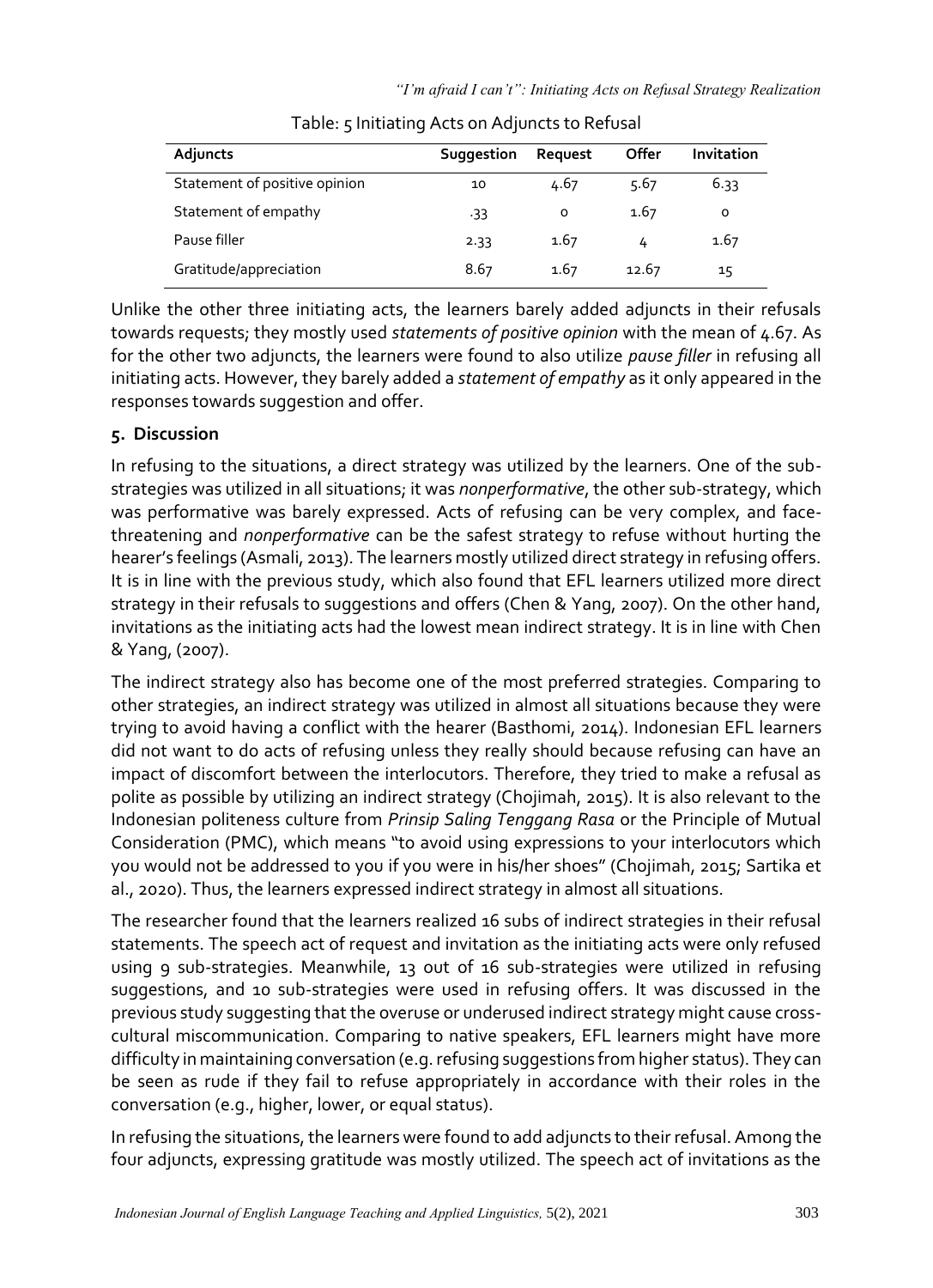#### *Nadya Rezkhita Dwiana, Yazid Basthomi, Mirjam Anugerahwati, Indawan Syahri*

initiating act had higher means, followed by the speech act of offering. *Statement of positive opinion or agreement* was also mostly utilized by the learners, especially in refusing suggestions. This is in line with the previous study, which suggested that the reason this adjunct added in refusing suggestions was because the learners were being aware of the hearer's face about getting rejected (Fitri et al., 2020). As seen in the example responses below, it seemed the learners tended to add this adjunct to show some positive reaction to the hearer for giving some suggestions even though it was later rejected.

Refusing suggestions:

"*It's a good idea sir*, but I cannot take the course now; I'll probably take it next semester." (1)

"*The idea is great,* but you must know about grammar first before having conversation." (2)

"Yes I know that, *actually I'd like to go to the campus with you*, but we have a different schedule, maybe next time." (3)

Regarding to the learners' responses towards the initiating acts, it was found that the learners were slightly more direct in refusing offers comparing to other initiating acts. It can be seen from how the learners utilizing more *nonperformative* in refusing an offer. Act of offer as the initiating act sometimes is for the benefits of the speaker, and the use of direct strategy could avoid "any suspicion of the addresser and decreases the trouble or costs the addresser will bear" (Yang, 2008). Thus, the learners tended to refuse offers directly. Even though they uttered direct strategy, the learners tended to combine it with other strategies such as gratitude, regret and let interlocutor off the hook, as in example 1, 2, and 3 respectively below.

Refusing offers:

"Ohhh *thank you for offering*. But I can't eat anymore. Because I am already full."

(1)

"*I'm so sorry miss*. I think, I may not be able to commit myself to either course this semester." (2)

"*Don't worry my student*. You don't have to pay it." (3)

In refusing requests, the learners tended to express regret in all situations. Expressing regret indicates that we are at fault for refusing the hearer. Among those four initiating acts, to refuse requests can give more harm to the hearer than the speaker. Unlike the other three initiating acts that bring benefits for the speaker (Chojimah, 2015), requests are usually done for the benefits of the hearer. Thus, showing regret can mitigate the refusal statement. It can also minimize the discomfort that might happen between the interlocutors. Example (1) showed that *statement of alternative* was also added to refuse the request from an equal status (e.g., a fellow friend). It seemed that the learners did not lose the relationship with the hearer, which was their fellow friend. The result is also similar to the previous study, which found that Indonesian EFL learners tended more indirect to refuse their friends' request because they do not want to ruin their friendship with the hearer (Ilmiani et al., 2016). It is quite similar to how they refuse higher and lower status in examples 2 and 3. The learners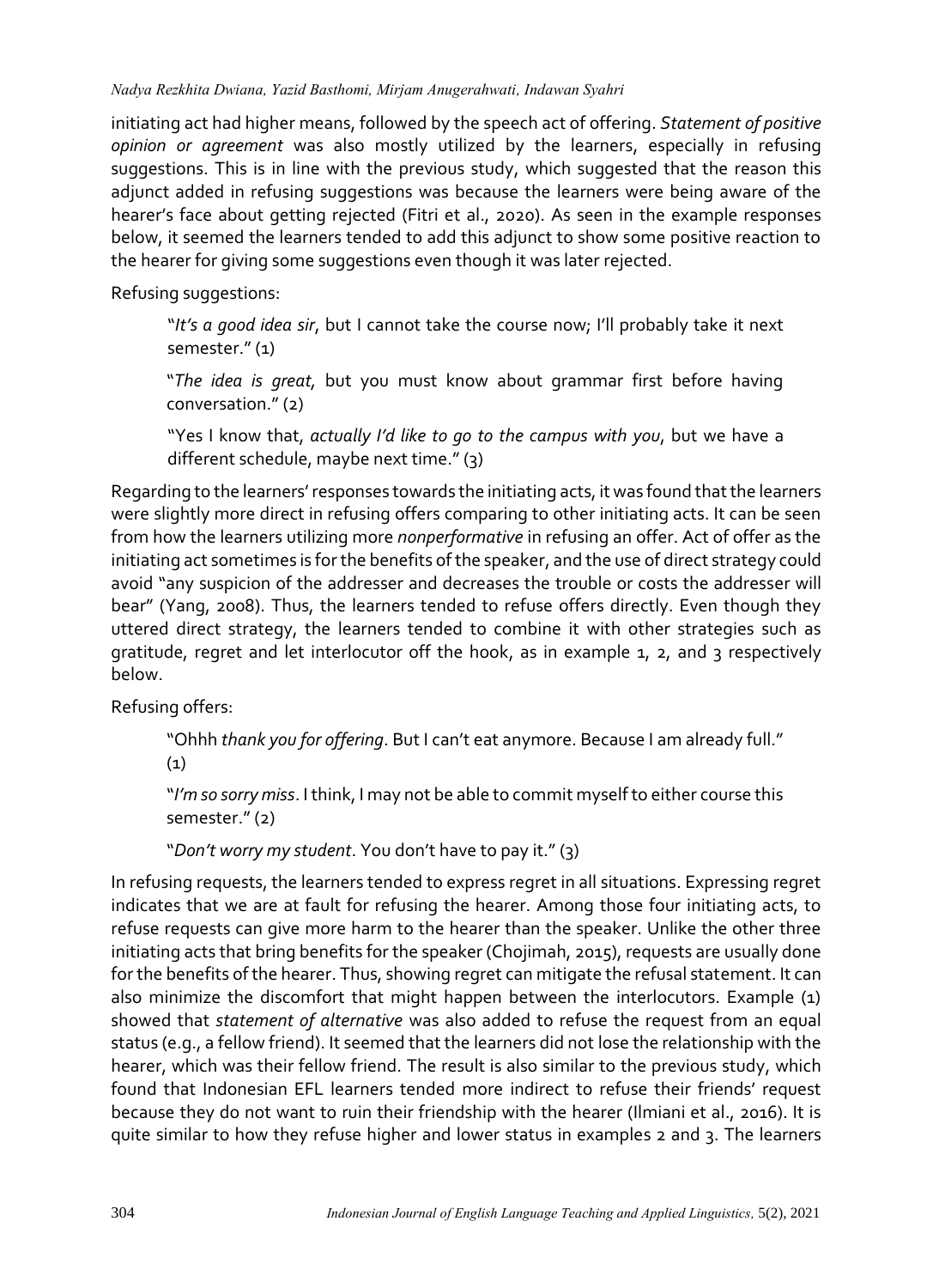tended to utilize indirect strategy the most in refusing requests. They barely added adjuncts to their refusal.

Refusing requests:

"I'm sorry, I need this note too, but you can copy my notes." (1)

"I kind of need the dictionary for my English class later, sir. I'm so sorry." (2)

"I'm sorry, my schedule is so full. I'm afraid I can't handle that." (3)

It is quite different from their responses towards invitations. The learners tended to add adjuncts such as gratitude in their refusals to invitations. In fact, gratitude was mostly added in refusing invitations comparing to other initiating acts. Interestingly, the frequency of gratitude was higher when they refused an invitation from lower status than higher status. This result is in line with the previous studies, which also found that Indonesian EFL learners expressed less gratitude to higher status comparing to native speakers, especially in refusing an invitation from higher status (Eviliana, 2015; Fitri et al., 2020).

Refusing invitations:

"Thank you very much for the opportunity *(gratitude)*, but I apologize *(regret)* I could not attend the seminar *(nonperformative)*." (1)

"I really appreciate your invitations *(gratitude)*, but I cannot come *(nonperformative)*. Because I promised to help a friend who is moving to another city tomorrow *(excuse)*." (2)

"Thank you for the invitation, sir *(gratitude)*, but I just remember that I have to go to the airport in 15 minutes *(excuse)*, so I could not join dinner and the discussion *(nonperformative)*. I apologize for that, sir *(regret)*." (3)

In relation to other strategies used, the learners tended to combine a *statement of regret*, *excuse*, *nonperformative,* and *gratitude* in refusing invitations. Example 1, 2 and 3 above were responses towards invitations from lower, equal, and higher status respectively. This similar sequential of semantic formulae in refusing invitations from all the social status might indicate that the learners were being uncertain about the appropriateness of rejecting invitations. The sequential utilized by native speakers might be different in accordance to the hearer's social status as native speakers "had a different perception on the perceived threats on the refusal to those of three status levels" (Wijayanto, 2013).

Regarding the social status of the interlocutors, the results also showed that both initiating acts and social status have an impact in realizing refusal strategies. For instance,

Refusing a classmate's suggestion:

"Hey, *I think that's not a good idea* because we have a different schedule but once in a while we can go together." (1)

Refusing a classmate's request:

"I can't lend my notebooks because I have to study too, and *it's also kind of your fault for not coming last week.*" (2)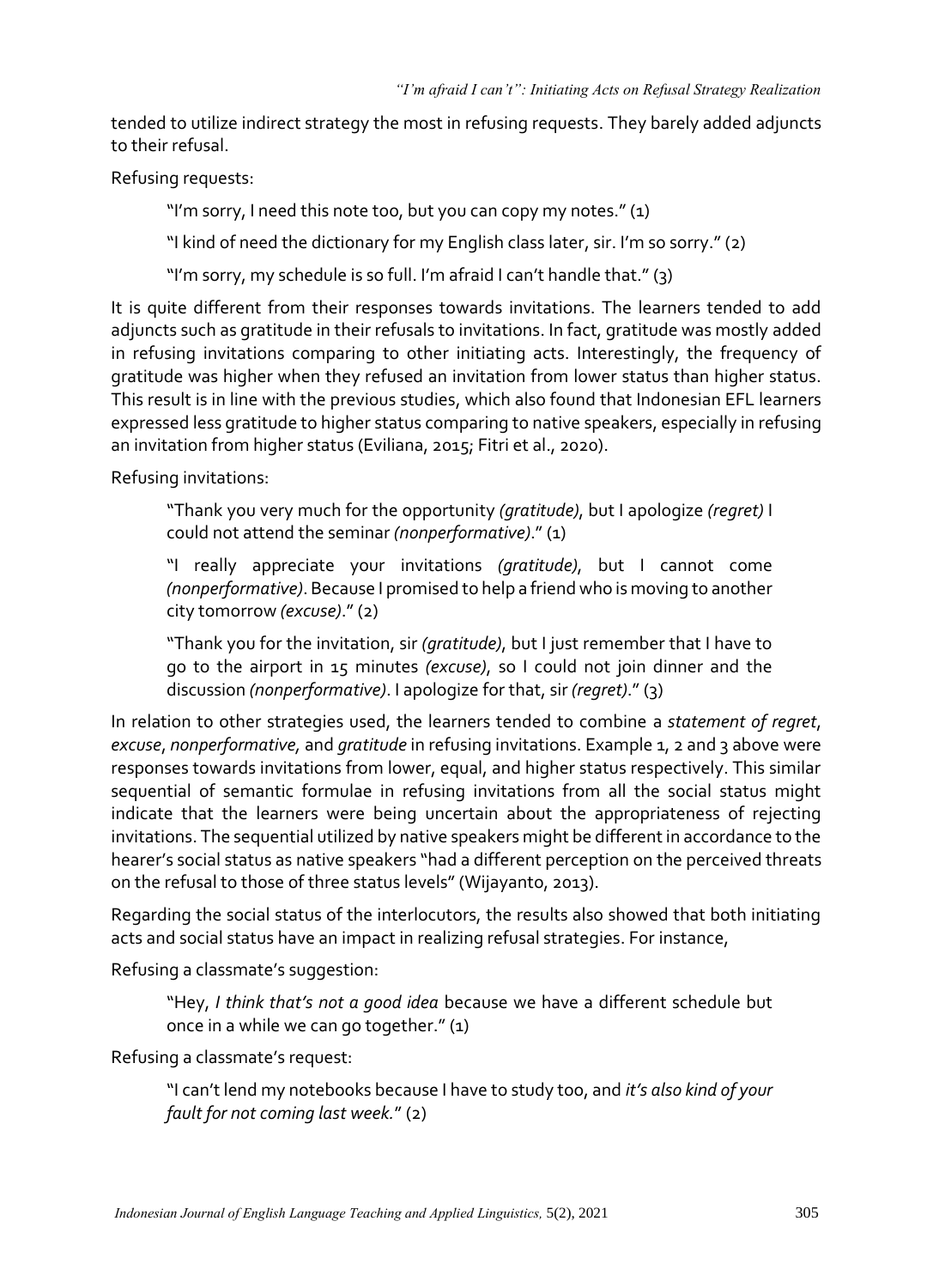#### *Nadya Rezkhita Dwiana, Yazid Basthomi, Mirjam Anugerahwati, Indawan Syahri*

As seen from the examples, *criticise request* appeared in the learners' responses in refusing suggestion and request for equal status. *Self-defense* also was found only in the learners' responses towards a student's suggestion which can be seen from the examples below (3)  $(4)$ . *Indefinite reply* and *repetition of part of request* also were only utilized in refusing an invitation from lower-status, which can be seen in the example (5) below. The learners were also found to express *gratitude* in all the initiating acts elicited by lower status, but it only appeared in responses to offers and invitations from equal status. The learners also expressed *gratitude* to a higher status in refusing all the initiating acts but speech act requests.

Refusing a student's suggestion:

"I'm sorry, the lesson plan provides grammar lesson. *I can't do anything*."(3)

"Okay, thank you very much for the suggestion, but *the course has its own policy, and I must obey it*. Perhaps I would convey your suggestion." (4)

Refusing an invitation from lower-status:

"This Friday? *(repetition)* I can't promise to come *(indefinite reply),* because I have another event that day." (5)

This proves that the refusal strategies realized by the learners were not only dependent on the initiating acts but also on the status of the refuser. The speech act of refusal is known as complex and face-threatening. Therefore, the responses might vary depending on the initiating acts, status, and relationship between the interlocutors (Eslami, 2010). To prove that both initiating acts and social status influence the refusal strategy realization, it can be seen from how the learners refuse suggestions from higher, lower, and equal status. The learners tended to refuse suggestions of higher and equal status by utilizing *statements of regret, nonperformative* and *excuse, reason, explanation*. Meanwhile, in refusing a student's suggestion, the learners were found to give a reason.

Leaners refusing an advisor's suggestion:

"I'm sorry sir, I cannot follow your suggestion. Because I think I can take the course from another lecturer." (1)

"Thank you for your suggestion, but I'm sorry, sir, I cannot take it now."(2)

Learners refusing a student's suggestion:

"My students, grammar is important when you are talking to each other. It will make your conversation clearer, that is the reason." (3)

"I have to focus in grammar because by studying grammar. We can know the sentence structure in conversation." (4)

Learners refusing a classmate's suggestion:

"I'm afraid I can't, I want to go to somewhere else by foot." (5)

"I'm so sorry I can't. I have to drop off my brother first." (6)

From the examples above, the learners were more direct in refusing suggestions of equal status. It is in line with the previous study, which proved that EFL learners used *nonperformative* to refuse a suggestion from equal status because they feel that they do not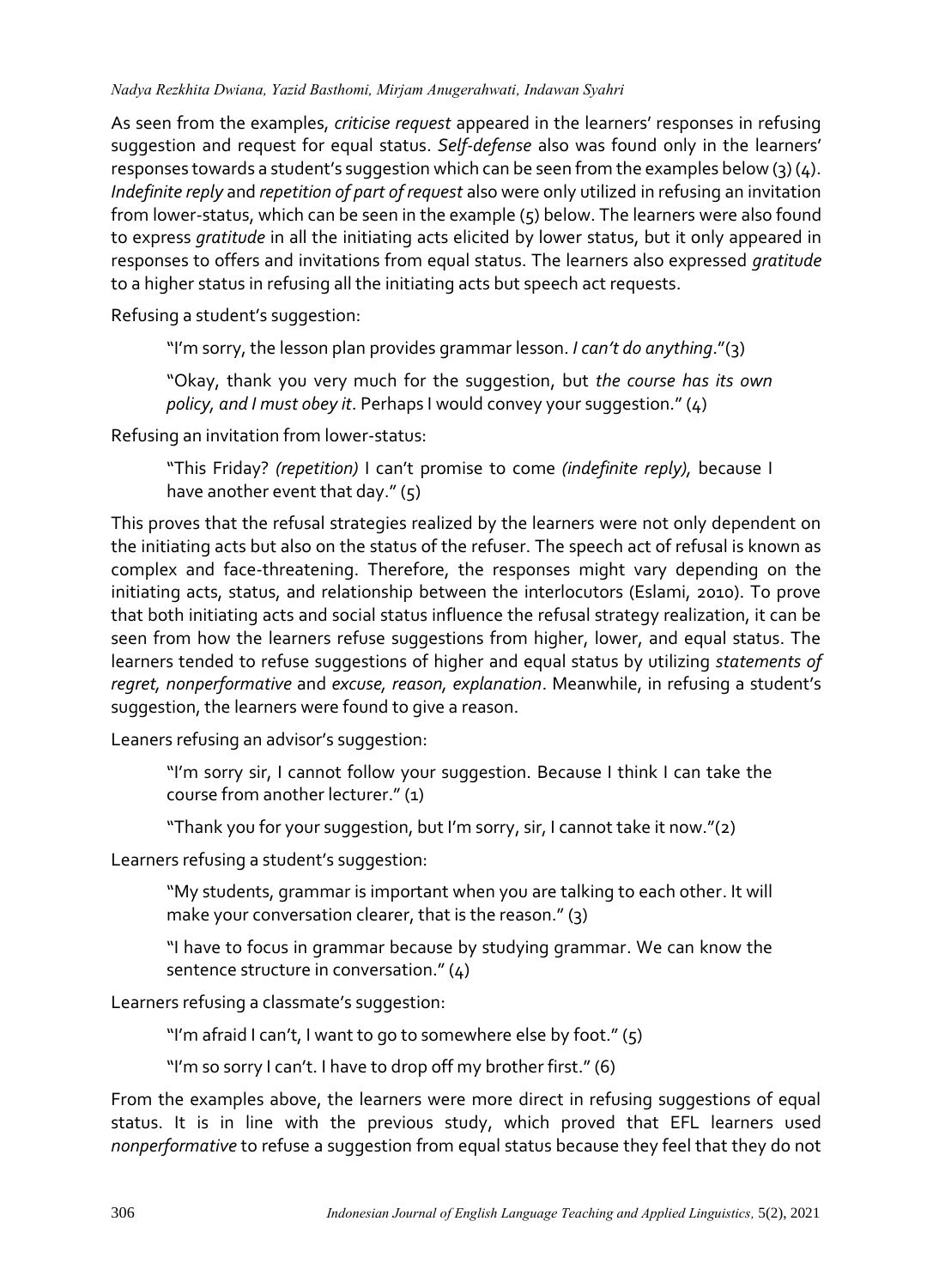have "any responsibility or obligation to their friends, so the speaker becoming free and independence" (Ilmiani et al., 2016). On the other hand, the learners tended to utilize *excuse, reason, explanation* in refusing a suggestion from lower status. It seems that they wanted to show the hearer that their decision was based on some reasons, so the hearer should not question it. They felt that their authority being threatened by getting suggestions from lower-status (Ilmiani et al., 2016). In refusing suggestions from higher status, the learners still, indeed, utilized *nonperformative*. However, they smoothened their refusal by adding *statement of regret* and *gratitude* (examples 1 and 2). It is done because the learners did not want to hurt the advisor's feelings. The combination of direct strategy with other strategies such as regret and gratitude indicated how the learners realizing that direct strategy can sometimes be considered as impolite. (Sartika et al., 2020).

Based on the explanations above, the learners' refusals were influenced by the initiating acts and social status. For instance, giving excuses and alternatives are the most preferred strategy in refusing invitations, and the relationship between interlocutors could likely determine other strategies added (Yang, 2008). The combination of those factors contributes in the choices of refusal strategies realized by the learners, hence, getting to know the factors are very important to produce refusal statement appropriately. The impact of these variables also proves how important it is to introduce these variables in L2 pragmatic instruction (Chang, 2009). Since the act of refusing is very complex, and the risk of offending the hearer is very much likely, appropriate pragmatic instruction is strongly needed so that EFL learners would be able to interpret and produce this speech act appropriately and successfully (Eslami, 2010).

## **6. Conclusion**

The act of refusing is very complex since the refusal statement can be varied based on so many factors, one of which is initiating acts. The initiating acts usually found are the act of suggesting, requesting, offering, and inviting. In refusing to the initiating acts, the learners utilized varied strategies. However, the researcher found that initiating acts were less sensitive towards the use of direct strategy comparing to the use of indirect strategy and adjuncts to refusal. Concerning how the learners refused the initiating acts, it was found that they were slightly more direct in refusing offers. However, they tended to add some other strategies to make it polite as possible. It was also found that they tended to be more indirect to refuse requests as refusing requests could likely bring harm to the hearer. The learners barely add adjuncts in their refusals to requests comparing to the other three initiating acts. Unlike requests, the learners tended to add some adjuncts such as the statement of positive opinion and gratitude in refusing invitations. However, it seemed that the learners utilized the similar sequential of semantic formulae in refusing invitations indicating they were uncertain in refusing invitations. For suggestions, the learners utilized more varied strategies in refusing suggestions as they realized 13 out of 16 sub-indirect strategies, and added 4 adjuncts to their refusals to suggestions.

This recent study also found that the learners' refusals might be influenced by both initiating acts and the social status of interlocutors as some strategies only appeared in refusing certain social status and initiating the act. For instance, the learners used *criticize request* in refusing suggestion and request of equal status and *self-defense* in refusing a suggestion from a lower